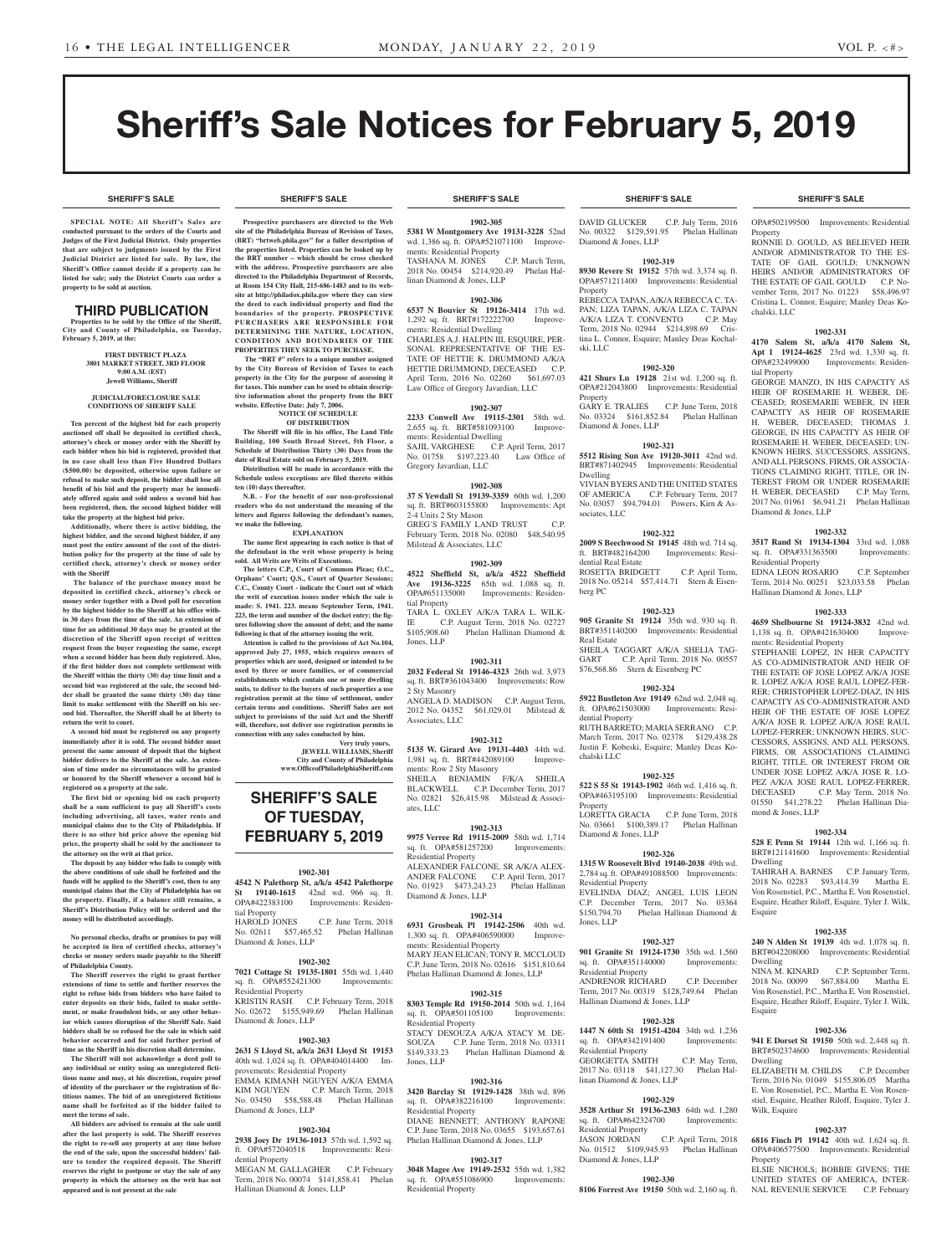Property

& DeNardo, LLC

dential Property

LLC

Masonry

Property

ley Deas Kochalski LLC

2 Sty Masonry

ates, LLC

Property

Residential Property

Residential Property

ments: Residential Property

Jones, LLP

Residential Property

Diamond & Jones, LLP

Dwelling

linan Diamond & Jones, LLP

sociates, LLC

**1902-383 6251 Erdrick St 19135** 55th wd. 1,616 sq. ft. OPA#552274400 Improvements: Residential

GABRIELA J. VELAZCO C.P. December Term, 2017 No. 02815 \$98,070.95 Shapiro

**1902-384 6339 Magnolia St 19144** 59th wd. 1,722 sq. ft. OPA#592253100 Improvements: Resi-

THOMAS G. PAGE C.P. July Term, 2018 No. 00592 \$83,635.01 Shapiro & DeNardo,

**1902-385 283 S 63rd St a/k/a 283 Cobbs Creek Pkwy 19139-3723** 46th wd. 1,280 sq. ft. BRT#031209600 Improvements: Row 2 Sty

JULIA E. WHITE C.P. May Term, 2016 No. 02622 \$169,767.51 Milstead & As-

**1902-386 91 E Duval St 19144** 59th wd. 1,557 sq. ft. OPA#592162800 Improvements: Residential

IVANETTE CARTER; CHARLES A. RIV-ERS C.P. November Term, 2014 No. 01454 \$55,862.09 Justin F. Kobeski, Esquire; Man-

**1902-387 125 Mifflin St 19148-1903** 1st wd. 915 sq. ft. BRT#011169700 Improvements: Row

PATRICK BANNING AND JENNIFER C. BANNING C.P. November Term, 2017 No. 02949 \$166,078.57 Milstead & Associ-

**1902-388 2174 Granite St 19124** 62nd wd. 1,755 sq. ft. OPA#622081800 Improvements: Residential

J.G., A MINOR, SOLELY IN HIS CAPACITY AS HEIR OF BERNICE GROOVER, DE-CEASED IN CARE OF PAULA GROOVER A/K/A PAULA MELHUISH, THE UN-KNOWN HEIRS OF BERNICE GROOVER DECEASED, DENNIS GROOVER SOLELY IN HIS CAPACITY AS HEIR OF BER-NICE GROOVER, DECEASED, JOSEPH GROOVER SOLELY IN HIS CAPACITY AS HEIR OF BERNICE GROOVER, DE-CEASED, THOMAS GROOVER SOLELY IN HIS CAPACITY AS HEIR OF BERNICE GROOVER, DECEASED AND WILLIAM GROOVER SOLELY IN HIS CAPAC-ITY AS HEIR OF BERNICE GROOVER, DECEASED C.P. October Term, 2017 No. 03970 \$45,422.41 KML Law Group, P.C. **1902-389 1377 Anchor St 19124-1203** 62nd wd. 1,132 sq. ft. OPA#621070800 Improvements:

LATANYA M. BOYER C.P. March Term, 2018 No. 02050 \$52,182.90 Phelan Hal-

**1902-390 4755 Meridian St 19136-3310** 41st wd. 1,110 sq. ft. OPA#651163900 Improvements:

SHELDON W. RICKS; SUNDAY RICKS A/K/A SUNDAY HAVENS RICKS C.P. September Term, 2018 No. 01570 \$90,798.92 Phelan Hallinan Diamond & Jones, LLP

**1902-391 3528 N Marvine St 19140-4202** 43rd wd. 1,372 sq. ft. OPA#432151400 Improve-

ROBERT ACQUAYE; DENISE ACQUAYE C.P. September Term, 2018 No. 00738 \$43,349.28 Phelan Hallinan Diamond &

**1902-392 1947 Ashley St 19138-2714** 10th wd. 1,368 sq. ft. OPA#101368000 Improvements:

SANSEERA KING, IN HER CAPACITY AS HEIR OF JANIS A. KING, DECEASED; UN-KNOWN HEIRS, SUCCESSORS, ASSIGNS, AND ALL PERSONS, FIRMS, OR ASSO-CIATIONS CLAIMING RIGHT, TITLE, OR INTEREST FROM OR UNDER JANIS A. KING, DECEASED C.P. July Term, 2018 No. 03327 \$128,689.74 Phelan Hallinan

**1902-393 6218 Charles St 19135** 55th wd. 1,682 sq. ft. BRT#552221500 Improvements: Residential

GATE'S GAMILY LAND TRUST C.P. September Term, 2018 No. 01615 \$110,923.12 Martha E. Von Rosenstiel, P.C., Martha E. Von

Term, 2017 No. 04211 \$87,133.46 Meredith H. Wooters, Esquire; Manley Deas Kochalski, LLC

#### **1902-338**

**2601 W Somerset St 19132** 34th wd. unknown BRT#871553540 & City Registry No. 035N23-0394 Subject to Mortgage Subject to Rent Improvements: Mixed Use (commercial/ residential) Property

MAO KHAI VAN C.P. May Term, 2018 No. 02301 \$220,349.69 Kelly L. Eberle, Esquire

### **1902-339**

**1825 W Master St 19121** 47th wd. BRT#47- 1-1140-00 STEPHEN J. HILL C.P. January Term, 2017

No. 01950 \$250,634.93 Emmanuel J. Argentieri, Esquire

#### **1902-340**

**4715 Marple St 19136** 65th wd. 1,240 sq. ft. OPA#651114100 Improvements: Residential Property MICHELE COOKE, A/K/A MICHELE FULL-ER C.P. November Term, 2017 No. 02489

\$70,031.89 Meredith H. Wooters, Esquire; Manley Deas Kochalski, LLC

### **1902-341**

**4930 Hazel Ave 19143** 46th wd. 2,400 sq. ft. OPA#462023700 Improvements: Residential DANIELLE RILEY, AS HEIR TO CECIL R. RILEY A/K/A CECIL RILEY, DECEASED; ANGELINA K. RUFFIN, AS HEIR TO CECIL R. RILEY A/K/A CECIL RILEY, DECEASED; ROY K. RILEY, AS HEIR TO CECIL R. RI-LEY A/K/A CECIL RILEY, DECEASED; UN-KNOWN HEIRS, SUCCESSORS, ASSIGNS, AND ALL PERSONS, FIRMS, OR ASSOCIA-TIONS CLAIMING RIGHT, TITLE, OR IN-TEREST FROM OR UNDER CECIL RILEY A/K/A CECIL R. RILEY, DECEASED C.P. July Term, 2015 No. 01123 \$545,267.62 Jill M. Fein, Esquire

#### **1902-342**

**6901 Valley Ave Unit M5 a/k/a 6901 Valley Ave 19128** 21st wd. 0 OPA#888211129 Improvements: Residential Property

PHYLLIS M. FORCINA C.P. January Term, 2018 No. 03519 \$159,657.24 KML Law Group, P.C.

#### **1902-343**

**12803 Cliffe Dr 19154** 66th wd. 7,982 sq. ft. OPA#663366046 Improvements: Residential Property CLARA MURPHY C.P. June Term, 2018

No. 01673 \$242,321.28 KML Law Group, P.C.

#### **1902-344**

**544 N Creighton St 19131-5107** 44th wd. 1,250 sq. ft. BRT#44-2269700 Improvements: Residential Dwelling CHRISTINE E. JOHNSON, DECEASED AND DOROTHY M. MCCUTCHEON, DE-CEASED C.P. January Term, 2015 No. 03804 \$33,744.94 Powers, Kirn & Associates, LLC

#### **1902-345**

**1934 E Wishart St 19134-3138** 25th wd. 2,548 sq. ft. OPA#252292600 Improvements: Residential Property ANTONIO M. MOYA; DAUMILKY E. MOYA C.P. March Term, 2018 No. 00690 \$74,290.55 Phelan Hallinan Diamond & Jones, LLP

#### **1902-346**

**6160 Argyle St 19111-6013** 35th wd. 1,246 sq. ft. OPA#352263400 Improvements: Residential Property

#### DERRICK A. SIMPSON C.P. July Term, 2018 No. 00631 \$101,084.48 Phelan Hallinan Diamond & Jones, LLP

#### **1902-347**

**6820 Wyncote Ave 19138** 10th wd. 810 sq. ft. OPA#102096900 Improvements: Residential Property NATISHA HALL C.P. June Term, 2018 No. 01118 \$86,307.53 KML Law Group, P.C.

#### **1902-348**

**2562 S. Ashford St 19153** 40th wd. 1,656 sq. ft. OPA#404141100 Improvements: Residential

ANTHONY M. JAMACK A/K/A ANTHO-NY JAMACK AND ROSEMARY JAMACK C.P. August Term, 2017 No. 00249 \$86,202.48 Jill M. Fein, Esquire

#### **1902-349**

**1211 Wellington St 19111** 53rd wd. 2,727 sq. ft. OPA#532343500 Improvements: Residential Property WILLIAM R. MOORE, JR C.P. June Term,

2016 No. 01576 \$61,347.59 KML Law Group, P.C.

**1902-350**

**4826 Aspen St 9139-2132** 6th wd. BRT#44- 1243200 Improvements: Residential Dwelling<br>OTIS WILLIAMS OTIS WILLIAMS C.P. June Term, 2018

No. 01717 \$37,849.07 Powers, Kirn & Associates, LLC **1902-351**

**2002 Hart Ln 19134-4018** 25th wd. 1,060 sq. ft. OPA#252047800 Improvements: Residential Property AISHA NGUYEN; HUNG P. TRAN April Term, 2018 No. 00233 \$52,306.82

# Phelan Hallinan Diamond & Jones, LLP

**1902-352 1726 A Bainbridge St 19146** 30th wd. 1,526 sq. ft. OPA#301058527 Improvements: Residential Property CHARLENE FALCONE; DARYL LAW-

TON C.P. March Term, 2014 No. 00759 \$243,434.18 Justin F. Kobeski, Esquire; Manley Deas Kochalski LLC

#### **1902-353**

**3336 W. Sergeant St 19132** 28th wd. 773 sq. ft. OPA#282357600 Improvements: Residential Dwelling DENISA M. HURST AND AARON M. HURST C.P. May Term, 2018 No. 01795 \$33,599.53 Joseph R. Loverdi, Esquire

#### **1902-354**

**2323 W Clearfield St 19132** 11th wd. 1,118 sq. ft. OPA#111120100 Subject to Mortgage Improvements: Residential Property ANN L. ASKEW, A/K/A ANN ASKEW C.P. December Term, 2017 No. 01555 \$22,538.73 Cristina L. Connor, Esquire; Manley Deas Kochalski, LLC

#### **1902-355**

**5013 Gransback St 19120** 42nd wd. 1,021 sq. ft. OPA#421517400 Improvements: Residential Property

ANTOINE MACK SOLELY IN HIS CA-PACITY AS HEIR OF OWEDA MACK DE-CEASED, CHERYL MACK SOLELY IN HER CAPACITY AS HEIR OF OWEDA MACK DECEASED, OSCAR MACK SOLELY IN HIS CAPACITY AS HEIR OF OWEDA MACK DECEASED, THEODORE MACK SOLELY IN HIS CAPACITY AS HEIR OF OWEDA MACK DECEASED AND THE UNKNOWN HEIRS OF OWEDA MACK DE-CEASED C.P. December Term, 2017 No. 04122 \$127,540.15 KML Law Group, P.C.

#### **1902-356**

**2407 N 50th St 19131-1404** 52nd wd. 4,336 sq. ft. BRT#521251800 Improvements: Residential Dwelling VIDA B. MALLORY C.P. September Term, 2014 No. 02505 \$233,031.86 Law Office of Gregory Javardian, LLC

#### **1902-358**

**1016 S 5th St 19147** 2nd wd. Land Area: 1,200 sq. ft.; Improvement Area: 1,182 sq. ft. OPA#021423210 C.P. December Term, 2012 No. 02659 \$271,892.67 Robert Crawley, Esquire

#### **1902-359**

**1723 N Stillman St 19121-2818** 32nd wd. 684 sq. ft. OPA#324090200 Improvements: Residential Property

JAMES BACON, IN HIS CAPACITY AS HEIR OF MARY FAIR, DCEASED; LEON FAIR, IN HIS CAPACITY AS HEIR OF MARY FAIR, DECEASED; UNKNOWN HEIRS, SUCCESSORS, ASSIGNS, AND ALL PERSONS, FIRMS, OR ASSOCIATIONS CLAIMING RIGHT, TITLE, OR INTER-EST FROM OR UNDER MARY FAIR, DE-CEASED C.P. April Term, 2018 No. 02759<br>\$82.275.58 Phelan Hallinan Diamond & Phelan Hallinan Diamond & Jones, LLP

#### **1902-360**

**2111 S 20th St 19145** 48th wd. 996 sq. ft. (land area); 1,446 sq. ft. (improvement area) BRT#481320800 Subject to Mortgage Improvements: Row 2 Sty Masonry LATONYIA REX C.P. January Term, 2017 No. 00171 \$79,930.87 Michelle Pierro, Esquire

#### **1902-361**

**3356 Red Lion Rd 19114-1224** 66th wd. 1,840 sq. ft. OPA#661281400 Improvements: Residential Property IRENE P. RUSSELL A/K/A IRENE RUS-SELL C.P. August Term, 2017 No. 01935<br>\$209,542.01 Phelan Hallinan Diamond & Phelan Hallinan Diamond & Jones, LLP

# **1902-362**

**1730 N 61st St 19151** 34th wd. 1,455 sq. ft. BRT#342264800 Improvements: Residential Real Estate

SHELIA A EATON A/K/A SHEILA A. EATON C.P. April Term, 2018 No. 05209 \$71,248.89 Stern & Eisenberg PC

#### **1902-363**

**11823 Colman Terr 19154** 66th wd. 3,515 sq. ft. BRT#662011700 Improvements: Residential Real Estate ELIZABETH A. GERNEY C.P. July Term, 2018 No. 00590 \$137,988.99 Stern & Eisenberg PC

### **1902-364**

**1722 W Ontario St 19140-4941** 11th wd. 2,622 sq. ft. OPA#112049700 Improvements: Residential Property NICKI ROLLINS, IN HER CAPACITY AS HEIR OF EMILY H. ROLLINS A/K/A EMILY HILL ROBBINS, DECEASED; UNKNOWN HEIRS, SUCCESSORS, ASSIGNS, AND ALL PERSONS, FIRMS, OR ASSOCIATIONS CLAIMING RIGHT, TITLE, OR INTEREST FROM OR UNDER EMILY ROLLINS A/K/A EMILY HILL ROLLINS, DECEASED C.P. July Term, 2018 No. 00025 \$125,590.37

# **1902-365**

Phelan Hallinan Diamond & Jones, LLP

**2606 Sylmar St 19142** 40th wd. 928 sq. ft. OPA#406131500 Improvements: Residential Property ADDIE J. EVANS, EXECUTRIX OF THE ESTATE OF YVONNE J. EVANS A/K/A YVONNE EVANS, DECEASED C.P. September Term, 2018 No. 00220 \$43,444.48 Shapiro & DeNardo, LLC

#### **1902-366**

**1832 E Tulpehocken St 19138** 10th wd. 1,648 sq. ft. OPA#102208200 Improvements: Residential Property BRANDON LOTT, KNOWN HEIR OF VER-TIS LOTT, DECEASED AND UNKNOWN HEIRS, SUCCESSORS, ASSIGNS, AND ALL PERSONS, FIRMS, OR ASSOCIATIONS CLAIMING RIGHT, TITLE, OR INTEREST FROM OR UNDER VERTIS LOTT, DE-CEASED C.P. December Term, 2017 No. 03344 \$182,579.79 Shapiro & DeNardo, LLC

#### **1902-367**

**3521 N 21st St 19140** 11th wd. 1,656 sq. ft. OPA#112296500 Improvements: Residential Property

PABLITO C. SAN DIEGO C.P. June Term, 2018 No. 00786 \$76,777.40 Shapiro & DeNardo, LLC

#### **1902-368**

**3412 Ella St 19134-1634** 7th wd. 1,140 sq. ft. OPA#073069900 Improvements: Residential Property

FELIPE MORALES, INDIVIDUALLY AND IN HIS CAPACITY AS HEIR OF RAMONA NIEVES A/K/A ROMONA NIEVES A/K/A NIEVES RAMONA GARCIA, DECEASED; LUZ SANTIAGO, IN HER CAPACITY AS HEIR OF RAMONA NIEVES A/K/A RO-MONA NIEVES A/K/A NIEVES RAMONA GARCIA, DECEASED; JOSE MORALES, IN HIS CAPACITY AS HEIR OF RAMONA NIEVES A/K/A ROMONA NIEVES A/K/A NIEVES RAMONA GARCIA, DECEASED; MARCOS MORALES, IN HIS CAPACITY AS RAMONA NIEVES A/K/A ROMONA NIEVES A/K/A NIEVES RAMONA GAR-CIA, DECEASED; YESENIA LAO, IN HER CAPACITY AS HEIR OF LUZ MARIA MO-RALES, DECEASED HEIR OF RAMONA NIEVES A/K/A ROMONA NIEVES A/K/A NIEVES RAMONA GARCIA, DECEASED; KEYLA FONTANEZ, IN HER CAPAC-ITY AS HEIR OF LUZ MARIA MORALES, DECEASED HEIR OF RAMONA NIEVES A/K/A ROMONA NIEVES A/K/A NIEVES RAMONA GARCIA, DECEASED; UN-KNOWN HEIRS, SUCCESSORS, ASSIGNS, AND ALL PERSONS, FIRMS, OR ASSO-CIATIONS CLAIMING RIGHT, TITLE, OR INTEREST FROM OR UNDER RAMONA NIEVES A/K/A ROMONA NIEVES, DE-CEASED; UNKNOWN HEIRS, SUCCES-SORS, ASSIGNS, AND ALL PERSONS, FIRMS, OR ASSOCIATIONS CLAIMING RIGHT, TITLE, OR INTEREST FROM OR UNDER LUZ MARIA MORALES, DE-CEASED HEIR OF RAMONA NIEVES A/K/A ROMONA NIEVES A/K/A NIEVES RAMONA GARCIA, DECEASED C.P. April Term, 2018 No. 01795 \$8,076.65 Phelan Hallinan Diamond & Jones, LLP

#### **1902-369**

**1316 S Paxon St 19143** 27th wd. 1,000 sq. ft. OPA#273107300 Subject to Mortgage Improvements: Residential Property

THESSALONIA ISAAC, A/K/A THESSA-LONI ISAAC; MARVARA ISAAC, AS BE-LIEVED HEIR AND/OR ADMINISTRATOR

#### **SHERIFF'S SALE SHERIFF'S SALE SHERIFF'S SALE SHERIFF'S SALE SHERIFF'S SALE**

TO THE ESTATE OF ANNIE BEATRICE ISSAC, A/K/A ANNIE ISSAC, A/K/A AN-NIE B. ISSAC; UNKNOWN HEIRS AND/ OR ADMINSTRATORS OF THE ESTATE OF ANNIE BEATRICE ISSAC, A/K/A ANNIE IS-SAC, A/K/A ANNIE B. ISSAC C.P. April Term, 2018 No. 03178 \$41,960.70 Justin F. Kobeski, Esquire; Manley Deas Kochalski LLC

#### **1902-370 4724 Lansing St 19136** 65th wd. 1,146 sq. ft.

OPA#651172700 Improvements: Residential Property DARLING SANTIBANEZ C.P. April Term, 2018 No. 03800 \$156,463.16 Shapiro &

#### **1902-372**

DeNardo, LLC

**1537 Beverly Rd 19138** 10th wd. 1,593 sq. ft. OPA#102167700 Improvements: Residential Property ANTHONY A. GRESHAM, SR. A/K/A AN-

THONY A. GRESHAM C.P. June Term, 2018 No. 03508 \$180,565.21 Shapiro & DeNardo, LLC

#### **1902-373**

**4145 N 7th St 19140** 43rd wd. Land Area: 1,500 sq. ft.; Improvement Area: 996 sq. ft. OPA#433301600 MORAIMA E. LEBRON C.P. June Term, 2018 No. 03675 \$59,086.66 Robert Crawley, Esquire

#### **1902-374**

**9119 Crefeld St 19118** 9th wd. 21,321 sq. ft. OPA#092277600 Improvements: Residential Property TIMOTHY M. SHOUP C.P. April Term,

2018 No. 05123 \$395,404.63 Shapiro & DeNardo, LLC

#### **1902-375 2431 E Cumberland St 19125-3104** 31st wd.

1,778 sq. ft. OPA#314039000 Improvements: Residential Property TIMOTHY R. BENSTON, JR A/K/A TIMO-THY R. BENSTON C.P. March Term, 2017 No. 00115 \$286,180.47 Phelan Hallinan Diamond & Jones, LLP

#### **1902-376**

**1235 Fillmore St 19124** 23rd wd. 1,830 sq. ft. BRT#234119100 Improvements: Residential Dwelling LACEENIS FORDHAM WASHINGTON

C.P. July Term, 2018 No. 00588 \$172,185.80 Martha E. Von Rosenstiel, P.C., Martha E. Von Rosenstiel, Esquire, Heather Riloff, Esquire, Tyler J. Wilk, Esquire

#### **1902-377 2729 Wharton St 19146-3722** 36th wd. 7,600

Residential Property

Property

LLC

sq. ft. OPA#362075100 Improvements:

JAMES T. LOVETT A/K/A JAMES LOVETT C.P. August Term, 2010 No. 03088 \$75,033.74 Phelan Hallinan Diamond & Jones, LLP **1902-378 636 W Schiller St 19140** 43rd wd. 840 sq. ft. OPA#431084600 Improvements: Residential

RANDI Y. SMITH C.P. August Term, 2018 No. 03151 \$45,660.83 Shapiro & DeNardo,

**1902-379 1336 Jackson St 19148** 39th wd. 1,037 sq. ft.; Improvements: 1431 sq. ft. OPA#394284600 JAMES DEMARCO A/K/A JAMES DE MARCO C.P. May Term, 2018 No. 03087 \$139,148.76 Robert Crawley, Esquire **1902-380 6208, 6210, & 6212 Lansdowne Ave 19151**  34th wd. unknown BRT#34-2046700, 34- 2046800 & 34-2046900 & City Registry No. 068N24-0142, 068N24-0143, & 068N24-0138 Subject to Mortgage Subject to Rent Improve-

VAN THUY TRUONG C.P. May Term, 2018 No. 02319 \$224,885.76 Kelly L. Eb-

**1902-381 2435 S 72nd St a/k/a 2435 72nd St 19142**  40th wd. 3,885 sq. ft. OPA#404004000 Im-

ANDREA C. JONES C.P. March Term, 2016 No. 01515 \$91,334.19 KML Law

**1902-382 6923 Garman St 19142** 40th wd. 1,048 sq. ft. OPA#406263100 Improvements: Residential

SHERRE SMITH C.P. February Term, 2018 No. 02620 \$94,864.56 Shapiro & DeNardo,

ments: Residential Property

provements: Residential Property

erle, Esquire

Group, P.C.

Property

LLC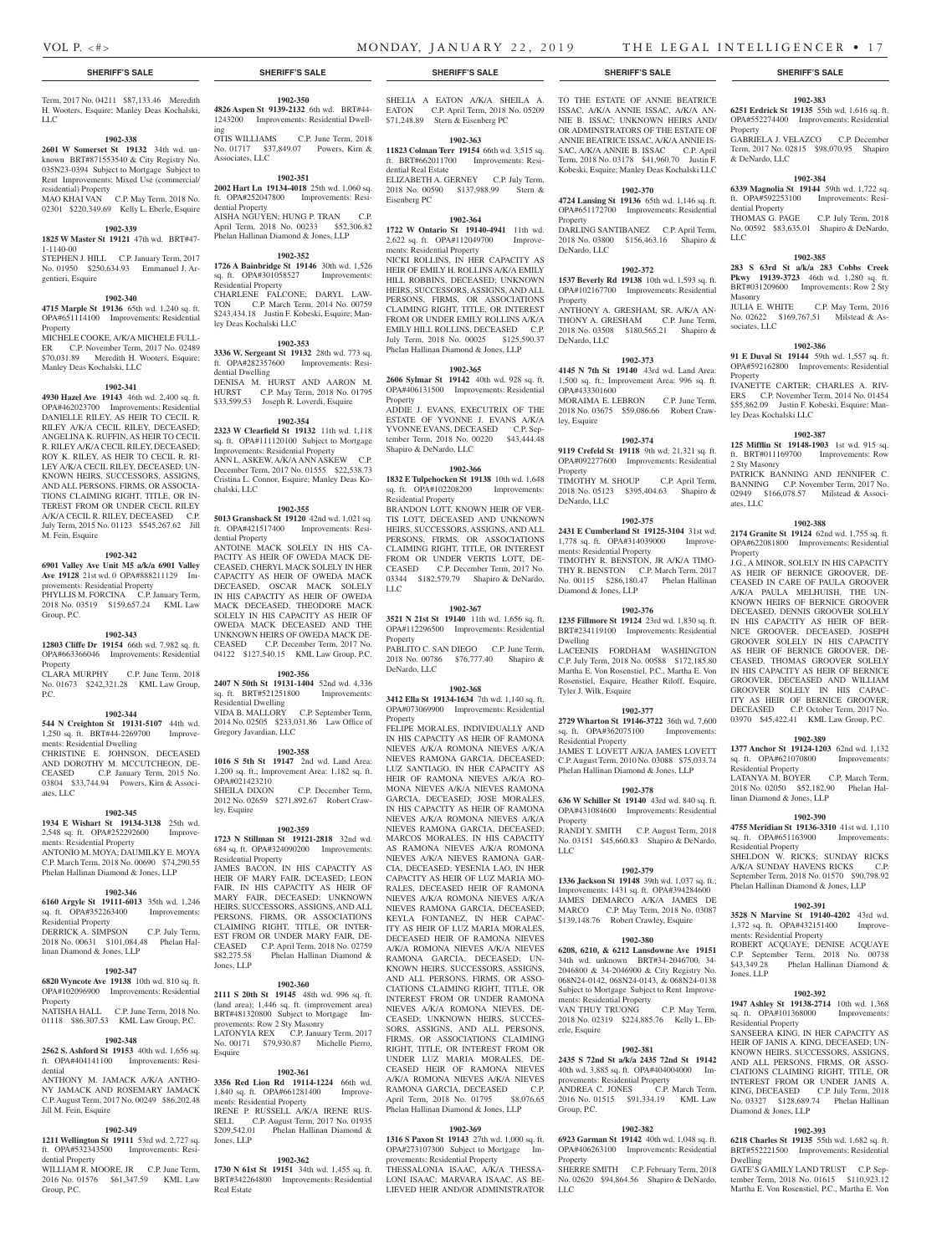Rosenstiel, Esquire, Heather Riloff, Esquire, THE ESTATE OF RONALD ALPHONSO Tyler J. Wilk, Esquire

#### **1902-394**

**1542 E. Upsal St 19150** 50th wd. Land: 3,321 sq. ft.; 1,488 sq. ft. BRT#501465100 Improvements: Residential Real Estate LATOYA HICKSON C.P. August Term, 2015 No. 00414 \$156,955.26 Stern & Eisenberg PC

# **1902-395**

**1140 E Durham St 19150** 50th wd. 2,801 sq. ft. BRT#502455500 Improvements: Residential Real Estate DEBRA MOODY A/K/A DE MOODY C.P. January Term, 2017 No. 02999 \$315,304.91

# Stern & Eisenberg PC

#### **1902-396**

**1804 72nd Ave 19126-1511** 10th wd. 1,344 sq. ft. OPA#101292500 Improvements: Residential Property ANDREW ROSE; FRAZIER FAMILY<br>TRUST; KHADIYAH EL-LAZAR C.P. TRUST; KHADIYAH EL-LAZAR C.P. October Term, 2016 No. 01218 \$77,623.05

# Phelan Hallinan Diamond & Jones, LLP **1902-397**

**4949 N 17th St 19141** 17th wd. 1,320 sq. ft. OPA#172184400 Improvements: Residential Property

WILLIAM A. CROSS C.P. September Term, 2016 No. 01517 \$66,244.79 Justin F. Kobeski, Esquire; Manley Deas Kochalski LLC

#### **1902-398**

**3434 Helen St 19134** 45th wd. 1,092 sq. ft. OPA#452354300 Subject to Mortgage Improvements: Residential Property ROBERT PETTIT; JOANN MILLER, A/K/A JOANN PETTIT C.P. January Term, 2018 No. 01196 \$74,325.87 Meredith H. Wooters, Esquire; Manley Deas Kochalski, LLC

#### **1902-399**

**5511 N American St 19120** 42nd wd. ROW 2 STY MASONRY; 1,392 sq. ft. BRT#422420900 Improvements: Residential Dwelling

KATHERINE S. BASS ALLIE A/K/A KATH-ERINE BASS ALLIE AND AHMED ALLIE, JR. C.P. February Term, 2018 No. 02011 \$100,782.73 McCabe, Weisberg, & Conway, LLC

#### **1902-400**

**3738 N Marshall St 19140** 43rd wd. 1,178 sq. ft. BRT#43-2271400 Improvements: Residential Dwelling

CAMILLE M. SYDNOR C.P. October Term, 2017 No. 03603 \$32,856.06 Martha E. Von Rosenstiel, P.C., Martha E. Von Rosenstiel, Esquire, Heather Riloff, Esquire, Tyler J. Wilk, Esquire

#### **1902-402**

**2116 Bridge St 19124** 62nd wd. 1,068 sq. ft. OPA#622106500 Improvements: Residential Property

VICTOR SANTIAGO, HEIR OF DONNA PERRY, A/K/A DONNA SANTIAGO, DE-CEASED; HOLLIE ALEXIS DEVINE, HEIR OF DONNA PERRY, A/K/A DONNA SAN-TIAGO, DECEASED; SHELBY EILEEN DEVINE, HEIR OF DONNA PERRY, A/K/A DONNA SANTIAGO, DECEASED; EMILY CHARLOTTE DEVINE, HEIR OF DONNA PERRY, A/K/A DONNA SANTIAGO, DE-CEASED; DERRICK AMOROSE, HEIR OF DONNA PERRY, A/K/A DONNA SANTIA-GO, DECEASED; MEMPHIS RAINES AM-OROSE, HEIR OF DONNA PERRY, A/K/A DONNA SANTIAGO, DECEASED; UN-KNOWN HEIRS, SUCCESSORS, ASSIGNS, AND ALL PERSONS, FIRMS, OR ASSO-CIATIONS CLAIMING RIGHT, TITLE, OR INTEREST FROM OR UNDER DONNA PERRY, A/K/A DONNA SANTIAGO, DE-CEASED C.P. March Term, 2016 No. 01817 \$54,028.32 Meredith H. Wooters, Esquire; Manley Deas Kochalski, LLC

#### **1902-403**

**235 Byberry Rd 19116** 58th wd. S/D W/B GAR 1 STY MAS+OTH; 1,000 sq. ft. BRT#583000705 Improvements: Residential Dwelling

SEAN P. ROMSDAHL C.P. May Term, 2018 No. 02028 \$213,914.70 McCabe, Weisberg, & Conway, LLC

#### **1902-404**

**6211 Farnsworth St 19149-3534** 62nd wd. 896 sq. ft. OPA#621530200 Improvements: Residential Property

JOSEPH LONDON, ESQ A/K/A JOSEPH L. LONDON, IN HIS CAPACITY AS ADMIN-ISTRATOR OF THE ESTATE OF RONALD ALPHONSO CONES A/K/A RONALD A. CONES A/K/A RONALD CONES; SYLVIA CONES, IN HER CAPACITY AS HEIR OF

#### CONES A/K/A RONALD A. CONES A/K/A RONALD CONES; UNKNOWN HEIRS, SUCCESSORS, ASSIGNS, AND ALL PER-SONS, FIRMS, OR ASSOCIATIONS CLAIM-ING RIGHT, TITLE, OR INTEREST FROM OR UNDER RONALD ALPHONSO CONES A/K/A RONALD A. CONES A/K/A RONALD CONES, DECEASED C.P. March Term, 2018 No. 02320 \$52,997.42 Phelan Hallinan Diamond & Jones, LLP

#### **1902-405**

**6247 Arch St 19139** 34th wd. SEMI/ DET 2 STY MASONRY; 1,360 sq. ft. BRT#341014000 Improvements: Residential Dwelling SHYMIA WEST AND JAVAR HAT-TON C.P. January Term, 2018 No. 05047 \$96,524.56 McCabe, Weisberg, & Conway, LLC

#### **1902-406**

**4041 Teesdale St 19136-3918** 41st wd. 1,110 sq. ft. OPA#412097300 Residential Property EDWARD ROLDAN; AIDA I. ROLDAN A/K/A AIDA ROLDAN C.P. July Term, 2018 No. 00640 \$143,331.54 Phelan Hallinan Diamond & Jones, LLP

#### **1902-408**

**124 Pelham Rd 19119** 22nd wd. DET 2.5 STY STONE; 5,100 sq. ft. BRT#223095500 Improvements: Residential Dwelling ABENAA TIMAZEE C.P. February Term, 2012 No. 03848 \$506,652.58 McCabe, Weisberg, & Conway, LLC

#### **1902-409**

**1945 Dennie St 19140** 13th wd. Land Area: 1,571 sq. ft.; Improvement Area: 1,705 sq. ft. OPA#131372200

EDNA MCGEE, INDIVIDUALLY AND IN CAPACITY AS HEIR OF DOROTHY J. WIL-LAMS, DECEASED; UNKNOWN HEIRS, SUCCESSORS, ASSIGNS, AND ALL PER-SONS, FIRMS, OR ASSOCIATIONS CLAIM-ING RIGHT, TITLE, OR INTEREST FROM OR UNDER DOROTHY J. WILLIAMS, DE-CEASED C.P. November Term, 2017 No. 02269 \$66,552.58 Robert Crawley, Esquire

#### **1902-410**

**7640 Loretto Ave 19111-3442** 56th wd. 1,404 sq. ft. OPA#561183200 Improvements: Residential Property MAX JARDIAH C.P. July Term, 2017 No. 02828 \$167,532.29 Phelan Hallinan Diamond & Jones, LLP

#### **1902-411**

**3503 Chalfont Dr 19154-4012** 66th wd. 1,734 sq. ft. BRT#662407400 Improvements: Row B/gar 2 Sty Masonry JOSEPH ABRUZZO C.P. April Term, 2018 No. 03548 \$187,087.97 Milstead & Associates, LLC

#### **1902-412**

**2321 E Gordon St 19125-2511** 31st wd. 985 sq. ft. BRT#313131000 Improvements: Residential Dwelling MARTIN R. SEIDER, JR., DARLENE L. SE-IDER AND HOLLY BEIDEMAN C.P. July Term, 2018 No. 00192 \$34,803.51 Powers, Kirn & Associates, LLC

#### **1902-413**

**12548 Deer Run Rd 19154** 66th wd. 2,285 sq. ft. BRT#663442700 Improvements: Row B/ gar 2 Sty Masonry JAMES A. EDMONSON, JR. AND VALERIE

EDMONSON C.P. March Term, 2018 No. 03187 \$179,442.79 Milstead & Associates, LLC

#### **1902-414**

**2605 S Bialy St assessed as 2605 Bialy St 19153** 40th wd. 1,200 sq. ft. OPA#404096700 Improvements: Residential Property

BERNARD K. NKANSAH C.P. May Term, 2017 No. 03328 \$96,012.44 Shapiro & DeNardo, LLC

# **1902-415**

**878 Foulkrod St 19124** 35th wd. 1,783 sq. ft. OPA#351078600 Improvements: Residential Property<br>HUGO LOZANO C.P. March Term, 2018

No. 02065 \$49,954.67 Cristina L. Connor, Esquire; Manley Deas Kochalski, LLC

#### **1902-416**

**8124 Thouron Ave 19150-2417** 50th wd. 1,534 sq. ft. OPA#502153100 Improvements: Residential Property

UNKNOWN SUCCESSOR ADMINISTRA-TOR OF THE ESTATE OF OUEENIE CART-ER A/K/A QUEENIE ESTHER CANADY CARTER A/K/A QUEENIE ESTER CART-ER, DECEASED; REGINA D. KORNEGAY,

IN HER CAPACITY AS HEIR OF QUEENIE CARTER A/K/A QUEENIE ESTHER CA-NADY CARTER A/K/A QUEENIE ESTER CARTER, DECEASED; ROBERT D. KO-RNEGAY, II, IN HIS CAPACITY AS HEIR OF QUEENIE CARTER A/K/A QUEENIE ES-THER CANADY CARTER A/K/A QUEENIE ESTER CARTER, DECEASED; BRIDGETTE C. KORNEGAY, IN HER CAPACITY AS HEIR OF QUEENIE CARTER A/K/A QUEENIE ES-THER CANADY CARTER A/K/A QUEENIE ESTER CARTER, DECEASED; UNKNOWN HEIRS, SUCCESSORS, ASSIGNS, AND ALL PERSONS, FIRMS, OR ASSOCIATIONS CLAIMING RIGHT, TITLE, OR INTEREST FROM OR UNDER QUEENIE CARTER A/K/A QUEENIE ESTHER CANADY CART-ER A/K/A QUEENIE ESTER CARTER, DE-CEASED; GERMAINE KORNEGAY, IN HER CAPACITY AS ADMINISTRATRIX AND HEIR OF THE ESTATE OF MAURICE M. KORNEGAY A/K/A MAURICE MIL-TON KORNEGAY DECEASED ADMINIS-TRATOR AND HEIR OF THE ESTATE OF QUEENIE CARTER A/K/A QUEENIE ES-THER CANADY CARTER A/K/A QUEENIE ESTER CARTER, DECEASED; UNKNOWN HEIRS, SUCCESSORS, ASSIGNS, AND ALL PERSONS, FIRMS, OR ASSOCIATIONS CLAIMING RIGHT, TITLE OR INTER-EST FROM OR UNDER MAURICE M. KO-RNEGAY A/K/A MAURICE MILTON KO-RNEGAY, DECEASED ADMINISTRATOR AND HEIR OF THE ESTATE OF QUENNIE CARTER A/K/A QUEENIE ESTHER CA-NADY CARTER A/K/A QUEENIE ESTER CARTER, DECEASED C.P. October Term, 2016 No. 01471 \$257,786.87 Phelan Hallinan Diamond & Jones, LLP

# **1902-417**

**1152 Atwood Rd 19151** 34th wd. 1,200 sq. ft. OPA#344337900 Improvements: Residential Property PAULINE M. JOHNSON C.P. December

Term, 2017 No. 04060 \$45,871.69 Meredith H. Wooters, Esquire; Manley Deas Kochalski, LLC

#### **1902-418**

**421 Spruce St 19106-3706** 5th wd. 2,040 sq. ft. BRT#051140800 Improvements: Row W/ gar 3 Sty Masonry JEROME I ROSENSTOCK, DECEASED, AND FRAN ROSENSTOCK C.P. March Term, 2010 No. 00796 \$989,336.37 Milstead & Associates, LLC

#### **1902-419**

**424 Rockland St, a/k/a 424 E Rockland St 19120** 42nd wd. BRT#421116100 Improvements: Residential Dwelling CAROLE WOODLIN AND GREGORY WOODLIN C.P. April Term, 2017 No. 01060 \$119,392.37 Martha E. Von Rosenstiel, P.C., Martha E. Von Rosenstiel, Esquire, Heather Riloff, Esquire, Tyler J. Wilk, Esquire

#### **1902-420**

**2243 Grays Ferry Ave 19146-1134** 30th wd. 808 sq. ft. BRT#871137050 Improvements: Str/off+apt 3 Sty Masonry ANNE HAGINS C.P. October Term, 2017 No. 02295 \$86,543.31 Milstead & Associates, LLC

#### **1902-421**

**1526 Stevens St 9149-3309** 54th wd. 1,092 sq. ft. BRT#541045000 Improvements: Row B/ gar 2 Sty Masonry ETHEL C. KAMARA C.P. July Term, 2017 No. 02587 \$142,398.30 Milstead & As-

#### **1902-422**

sociates, LLC

**404 Walter St 19111** 35th wd. 2,500 sq. ft. OPA#353181200 Improvements: Residential Property

MARLENE KAPETULA C.P. November Term, 2016 No. 00801 \$204,734.42 KML Law Group, P.C.

#### **1902-423**

**202-210 W. Rittenhouse Sq, Unit# 2401 19103-5709** 8th wd. Unit 2401 of Common Elements of The Rittenhouse Condominium BRT#888085285 Improvements: Res Condo 5+ Sty Mas+oth

LOUIS HORNICK II, CHARLOTTE MANN AND THE RITTENHOUSE CONDOMIN-IUM OWNERS ASSOCIATION, REAL OWNER C.P. June Term, 2015 No. 00988 \$1,481,665.44 Milstead & Associates, LLC

#### **1902-424**

**7400 Ruskin Rd 19151** 34th wd. 3,000 sq. ft. OPA#343160905 Improvements: Residential Property BASIL A. SCOTT AND JANICE V. SCOTT

C.P. June Term, 2018 No. 03241 \$286,809.95 KML Law Group, P.C.

#### **SHERIFF'S SALE SHERIFF'S SALE SHERIFF'S SALE SHERIFF'S SALE SHERIFF'S SALE**

JOSE WAKEFIELD A/K/A JOSE WAKE-FIELD SR. C.P. July Term, 2018 No. 01283 \$36,708.17 Shapiro & DeNardo, LLC **1902-439 7545 Greenhill Rd 19151** 34th wd. 1,868 sq. ft. OPA#343250700 Improvements: Resi-

THE UNKNOWN HEIRS OF HELEN KLINGER DECEASED C.P. November Term, 2017 No. 01734 \$121,917.16 KML

**1902-440 1836 N Willington St a/k/a 1836 Willington St 19121** 32nd wd. 1,085 sq. ft. OPA#321108300 Improvements: Residential Property DURRY COBB C.P. July Term, 2017 No. 00873 \$33,707.10 KML Law Group, P.C. **1902-441 2215 S 67th St 19142** 40th wd. 2,000 sq. ft. OPA#403047000 Improvements: Residential

JEROME K. BROWNE AND EMMA DALIEH C.P. May Term, 2017 No. 04578 \$165,122.01

**1902-442 4325 E Wingohocking St a/k/a 4325 Wingohocking St 19124** 23rd wd. 1,752 sq. ft. OPA#234208500 Improvements: Resi-

VICTOR J. MACKENZIE SR A/K/A VICTOR J. MACKENZIE AND LISA M. MACKENZIE C.P. March Term, 2017 No. 03166 \$80,273.47

**1902-443 1511 S 18th St 19146** 36th wd. 1,040 sq. ft. OPA#365251500 Improvements: Residential

ROSE M. HIGH C.P. January Term, 2018 No. 00102 \$126,972.54 Shapiro & De-

**1902-444 2615 S 73rd St 19153** 40th wd. 1,120 sq. ft. OPA#404072100 Improvements: Residential

EDWIN DENNIS C.P. July Term, 2017 No. 01445 \$71,164.49 KML Law Group, P.C. **1902-445 2629 S 70th St 19142** 40th wd. 992 sq. ft. OPA#406136000 Improvements: Residential

WATKINS CHADY DWEH A/K/A WATKINS DWEH FKA ERIC FLAHN AND SUZANA TARLEY C.P. May Term, 2017 No. 02750 \$81,739.03 KML Law Group, P.C.

**1902-446 4716 Disston St 19135** 41st wd. 4,028 sq. ft. BRT#412036900 Improvements: Residential

DIANA CINTRON C.P. May Term, 2018 No. 00695 \$156,868.61 Stern & Eisenberg

**1902-447 9026 Brous Ave 19152** 57th wd. OPA#571229100 Improvements: Residen-

BOBBY M. ALLEN II C.P. April Term, 2018 No. 00250 \$160,804.36 KML Law

**1902-448 1246 S 21st St 19146-4352** 36th wd. Land: 1,110 sq. ft.; Improvement: 1,110 sq. ft. BRT#361215005 Improvements: Residential

1246 REAL ESTATE, LLC C.P. February Term, 2017 No. 006975 \$231,966.09 Stern

**1902-449 3434 Bleigh Ave 19136** 64th wd. 1,669 sq. ft. OPA#642141800 Improvements: Residential

CAROLYN J. DIGNAM AS EXECUTRIX OF THE ESTATE OF MAUREEN T. FLANNERY<br>DECEASED C.P. April Term. 2018 No.

04659 \$107,028.01 KML Law Group, P.C. **1902-450 3938 M St 19124** 33rd wd. Land: 1,275 sq. ft.; Improvement: 1,260 sq. ft. BRT#332455700 Improvements: Residential Real Estate DANIL DIAZ AND CLAUDIO ANDRES<br>CRUZ JR C.P. April Term. 2018 No.

001124 \$36,255.04 Stern & Eisenberg PC **1902-451 4419 N 8th St 19140** 43rd wd. 1,359 sq. ft. OPA#433357700 Improvements: Residential

RACHEL MICHELLE BROWN, ADMINIS-TRATRIX OF THE ESTATE OF ELIZABETH BROWN, DECEASED C.P. February Term, 2017 No. 06012 \$78,304.65 KML Law

C.P. April Term, 2018 No.

C.P. April Term, 2018 No.

dential Property

Law Group, P.C.

Property

KML Law Group, P.C.

dential Property

Property

**Property** 

Property

Real Estate

tial Property

Group, P.C.

Real Estate

Property

Property

Group, P.C.

& Eisenberg PC

PC

Nardo, LLC

KML Law Group, P.C.

### **1902-425**

**2323-25 Mifflin St 19145** 48th wd. 1,612 sq. ft. OPA#882006830 Improvements: Residential Property SHIRLRICK CORP, A PENNSYLVANIA COPORATION AND MITCHELL EPPS JR. A/K/A MITCHELL EPPS C.P. March Term, 2016 No. 01736 \$239,963.51 KML Law Group, P.C.

#### **1902-426**

**7331 Theodore St 19153** 44th wd. 1,120 sq. ft. OPA#404253000 Improvements: Residential Property MAKEMAH KAMARA AND MAMADEE KAMARA C.P. February Term, 2015 No. 02993 \$82,057.60 Shapiro & DeNardo,

# **1902-427**

LLC

**4128 Maywood St 19124** 33rd wd. 990 sq. ft. OPA#332478700 Improvements: Residential Property STEVEN WHACK C.P. November Term, 2017 No. 02513 \$112,399.73 Shapiro & DeNardo, LLC

#### **1902-428**

**4509 1/2 Brown St a/k/a 4511 Brown St 19139** 6th wd. 1,942 sq. ft. OPA#062009050 Improvements: Residential Property HENRY YOUNG C.P. August Term, 2015 No. 02824 \$155,416.91 KML Law Group, P.C.

#### **1902-429**

**6362 Torresdale Ave 19135** 41st wd. 1,290 sq. ft. OPA#411295700 Improvements: Residential Property SUSAN E. TEEARS C.P. December Term, 2017 No. 03377 \$105,060.07 KML Law Group, P.C.

#### **1902-430**

**2559 E Ontario St 19134** 45th wd. 1,100 sq. ft. OPA#451044000 Improvements: Residential Property JOHN WENDRYCHOWICZ JR. C.P. December Term, 2017 No. 02776 \$174,438.38 KML Law Group, P.C.

#### **1902-431**

**4911 Frankford Ave 19124** 23rd wd. 1,194 sq. ft. OPA#871113400 Improvements: Residential Property KARLA CHAVARRIA, GREGORY W. GAR-RISON AND MERLE M MOSS C.P. May Term, 2017 No. 01707 \$169,631.76 KML Law Group, P.C.

#### **1902-432**

**9329 Lansford St 19114** 57th wd. 3,281 sq. ft. OPA#572312439 Improvements: Residential Property CAITLIN M. LOGAN A/K/A CAITLIN

LOGAN AND FREDERICK J. MCCARTY A/K/A FREDERICK MCCARTY C.P. September Term, 2017 No. 00059 \$179,193.39 KML Law Group, P.C.

#### **1902-433**

Property

DeNardo, LLC

KML Law Group, P.C.

Property

Property

DeNardo, LLC

**1500 Kinsdale St 19126** 10th wd. 960 sq. ft. OPA#101226700 Improvements: Residential Property JAMES CARTWRIGHT C.P. May Term, 2018 No. 01598 \$123,985.66 KML Law Group, P.C.

**1902-434 5623 N Fairhill St 19120** 61st wd. 1,569 sq. ft. OPA#612306100 Improvements: Residential

NIAMBI TEKI BURTON C.P. July Term, 2018 No. 00236 \$122,593.97 Shapiro &

**1902-435 1514 W Chew Ave a/k/a 1514 W Chew St 19141** 17th wd. 1,472 sq. ft. OPA#171096600 Improvements: Residential Property JAMES BROWN, SOLELY IN HIS CAPAC-ITY AS HEIR OF GRACE A. REED, DE-CEASED, JASON BROWN, SOLELY IN HIS CAPACITY AS HEIR OF GRACE A. REED, DECEASED AND THE UNKNOWN HEIRS OF GRACE A. REED DECEASED C.P. April Term, 2017 No. 00354 \$111,492.61

**1902-437 5123 Roosevelt Blvd assessed as 5123 E Roosevelt Blvd 19124** 23rd wd. 4,200 sq. ft. OPA#233025100 Improvements: Residential

RODOLFO VIDAL C.P. January Term, 2015 No. 01454 \$167,241.02 Shapiro &

**1902-438 5103 F St 19124** 35th wd. 1,741 sq. ft. OPA#351338900 Improvements: Residential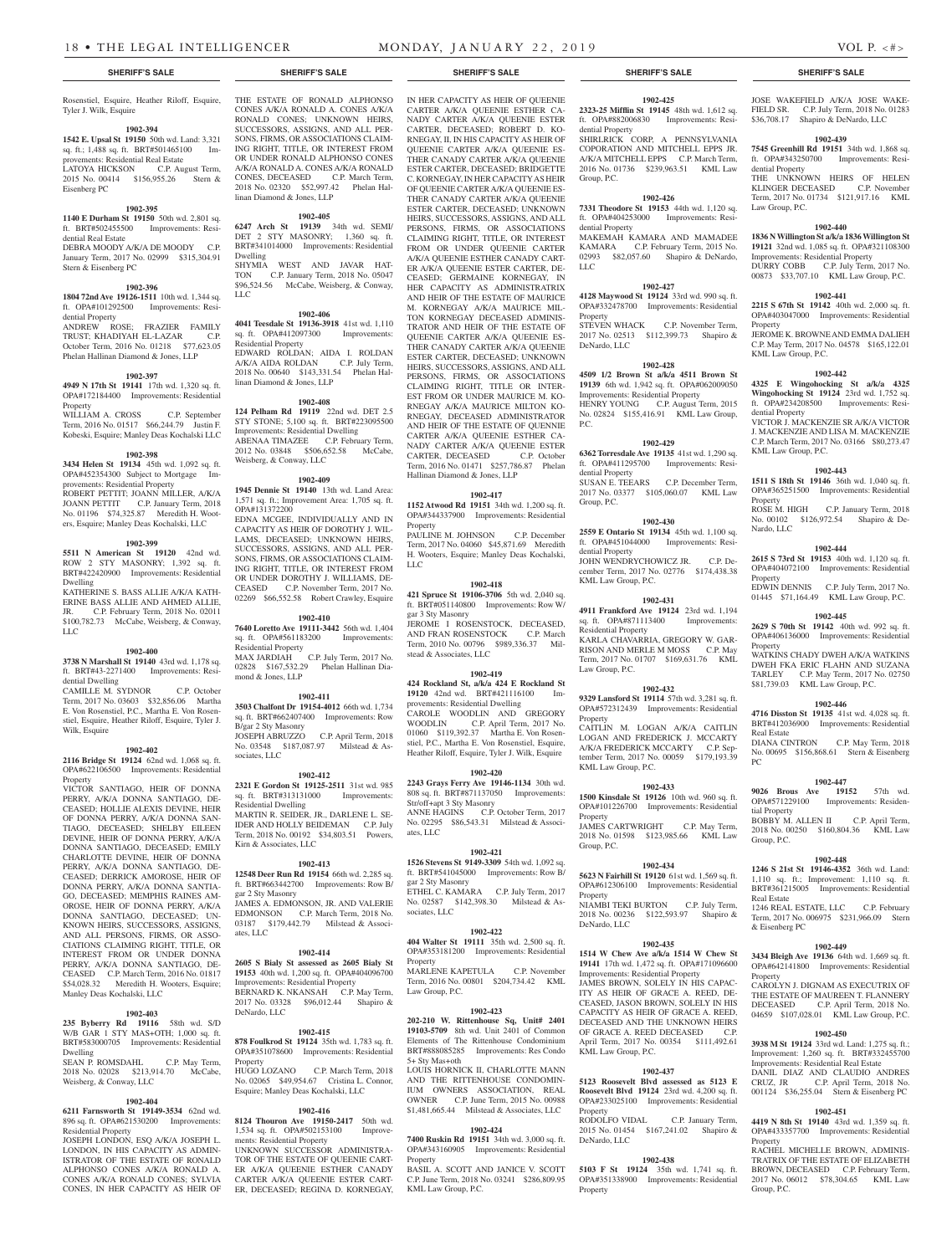\$153,188.24 KML Law Group, P.C. **1902-506 6-10 S Strawberry St Unit 6, a/k/a 6-10 Strawberry St Apt 6 19106-2807** 5th wd. 980 sq. ft. OPA#888031394 Improvements:

UNKNOWN SUCCESSOR EXECUTOR OF THE ESTATE OF STEPHEN ANDREW ROZEK A/K/A STEPHEN A. ROZEK, DE-CEASED C.P. April Term, 2018 No. 01912 \$258,532.59 Phelan Hallinan Diamond &

**1902-507 5823 Upland Way 19131-3019** 52nd wd. 1,728 sq. ft. OPA#522005600 Improve-

QASIM L. MOORE, IN HIS CAPACITY AS ADMINISTRATOR AND HEIR OF THE ESTATE OF THOMAS L. MOORE A/K/A THOMAS LEE MOORE; SHEMAR A. MOORE, IN HIS CAPACITY AS HEIR OF THE ESTATE AND HEIR OF THE ESTATE OF THOMAS L. MOORE A/K/A THOMAS LEE MOORE; MORA LEE MOORE, IN HER CAPACITY AS HEIR OF THE ESTATE OF THOMAS L. MOORE A/K/A THOMAS LEE MOORE; UNKNOWN HEIRS, SUC-CESSORS, ASSIGNS, AND ALL PERSONS, FIRMS, OR ASSOCIATIONS CLAIM-ING RIGHT, TITLE OR INTEREST FROM OR UNDER THOMAS L. MOORE A/K/A THOMAS LEE MOORE, DECEASED DEFENDANT(S) C.P. November Term, 2016 No. 01939 \$93,634.23 Phelan Hal-

Residential Property

ments: Residential Property

linan Diamond & Jones, LLP

Residential Property

Residential Property

Diamond & Jones, LLP

dential Property

dential Property

mond & Jones, LLP

dential Property

Group, P.C.

Property

DeNardo, LLC

dential Property

Residential Property

dential Real Estate

Group, P.C.

P.C.

Diamond & Jones, LLP

**1902-508 2707 W Berks St 19121-2638** 32nd wd. 1,062 sq. ft. OPA#323030100 Improvements:

RUFUS L. GIST, III C.P. March Term, 2017 No. 00121 \$32,111.09 Phelan Hallinan

**1902-509 1437 E Oxford St 19125-4421** 18th wd. 1,164 sq. ft. OPA#181088000 Improvements:

HENAA ALMASHHADANI; MOHAMMED ALMASHHADANI A/K/A MOHAMMAD H. ALMASHHADANI C.P. May Term, 2016 No. 02572 \$145,000.00 Phelan Hallinan

**1902-510 1627 Farrington Rd 19151** 34th wd. 1,484 sq. ft. OPA#343339600 Improvements: Resi-

GLORIA EDWARDS C.P. April Term, 2018 No. 00257 \$137,884.13 KML Law Group,

**1902-511 6720 Dorel St 19142-2607** 40th wd. 1,170 sq. ft. OPA#406350000 Improvements: Resi-

RASHEED J. GILLIARD; GIOAVONDA L. GILLIARD C.P. June Term, 2013 No. 00283 \$131,471.98 Phelan Hallinan Dia-

**1902-513 7414 Thouron Ave 19138** 10th wd. 1,593 sq. ft. OPA#102492300 Improvements: Resi-

WILLIE F. GREEN C.P. October Term, 2016 No. 02885 \$120,694.63 KML Law

**1902-514 2110 S Lambert St 19145** 48th wd. 892 sq. ft. OPA#481354300 Improvements: Residential

REMONA A. GARY C.P. January Term, 2018 No. 00867 \$109,405.25 Shapiro &

**1902-515 4519 Pennypack St 19136** 65th wd. 1,600 sq. ft. OPA#652080100 Improvements: Resi-

PAUL M. ROBERTSON C.P. April Term, 2018 No. 04015 \$130,486.38 KML Law

**1902-516 4226 Neilson St 19124-4922** 33rd wd. 1,200 sq. ft. OPA#332523700 Improvements:

GIOVANNI I. NIEVES C.P. November Term, 2017 No. 00085 \$91,120.52 Phelan

**1902-517 863 N 66th St 19151-3331** 34th wd. 1,260 sq. ft. BRT#344359900 Improvements: Resi-

VANETTA ROBINSON C.P. January Term,

Hallinan Diamond & Jones, LLP

Jones, LLP

# **SHERIFF'S SALE SHERIFF'S SALE SHERIFF'S SALE SHERIFF'S SALE SHERIFF'S SALE**

### **1902-452**

**941 Flanders Rd 19151** 34th wd. 1,440 sq. ft. OPA#344412100 Improvements: Residential Property DAMEN COLLINS C.P. November Term, 2015 No. 01034 \$127,282.36 KML Law

Group, P.C.

### **1902-453**

**5247 Glenloch St 19124** 62nd wd. 1,601 sq. ft. OPA#622423100 Improvements: Residential Property JOSHUA SMEDLEY C.P. May Term, 2017

No. 02585 \$93,650.42 KML Law Group, P.C.

#### **1902-454 3576 Stouton St 19134** 45th wd. 816 sq. ft.

OPA#452396900 Improvements: Residential Property<br>ASHLEY DEVLIN C.P. October Term, 2017 No. 02293 \$46,484.82 KML Law Group, P.C.

#### **1902-455**

**413 W Rockland St 19120** 42nd wd. 1,392 sq. ft. OPA#422120900 Improvements: Residential Property LUIS D. MEDINA PINEIRO C.P. December Term, 2017 No. 03001 \$85,378.02 KML Law Group, P.C.

#### **1902-456**

**330 N 53rd St 19139** 44th wd. 1,800 sq. ft. OPA#441361100 Improvements: Residential Property JADE POWELL C.P. January Term, 2016

No. 03194 \$63,101.09 KML Law Group, P.C.

#### **1902-457**

**532 S Taney St 19146-1045** 30th wd. 1,036 sq. ft. OPA#303104500 Improvements: Residential Property ANTHONY J. COSTANZO; KIMBERLY A. KATCHEN A/K/A KIMBERLY A. KATCH-EN-COSTANZO C.P. March Term, 2018

No. 03443 \$272,815.90 Phelan Hallinan Diamond & Jones, LLP

#### **1902-458**

**7535 Tabor Ave 19111** 56th wd. 3,144 sq. ft. OPA#561042000 Subject to Mortgage Improvements: Residential Property GARRY F. MILLER; STEPHANIE A. FORTE C.P. January Term, 2018 No. 05471 \$194,123.84 Justin F. Kobeski, Esquire; Manley Deas Kochalski LLC

#### **1902-459**

**6820 N Carlisle St 19126** 10th wd. 1,695 sq. ft. OPA#101012200 Improvements: Residential Property

LILLIE M. KENNEDY; OTIS J. KENNE-DY C.P. October Term, 2016 No. 01097 \$62,684.97 Meredith H. Wooters, Esquire; Manley Deas Kochalski, LLC

#### **1902-460**

**329 E Cheltenham Ave 19120** 35th wd. 6,250 sq. ft. OPA#352001100 Subject to Mortgage Improvements: Residential Property JENNIFER A. GANDOLFO C.P. July Term, 2018 No. 00639 \$104,009.91 Justin F. Kobeski, Esquire; Manley Deas Kochalski LLC

#### **1902-461**

**418 E Rockland St 19120-4319** 42nd wd. 1,440 sq. ft. OPA#421115800 Improvements: Residential Property

DENNY VILLANUEVA C.P. April Term, 2018 No. 00004 \$49,189.75 Phelan Hallinan Diamond & Jones, LLP

#### **1902-462**

**5849 Pentridge St 19143-4531** 3rd wd. 1,230 sq. ft. OPA#034063300 Improvements: Residential Property

IVAN MATTHEWS C.P. June Term, 2018 No. 02612 \$50,956.75 Phelan Hallinan Diamond & Jones, LLP

#### **1902-463**

**2200 Christian St 19146-2520** 30th wd. 2,223 sq. ft. OPA#302183300 Improvements: Res-LLC idential Property SUNG SUK KIM A/K/A SUNG SOOK KIM

C.P. April Term, 2013 No. 02945 \$621,869.65 Phelan Hallinan Diamond & Jones, LLP

#### **1902-464**

**527 E Chelten Ave 19144-1202** 59th wd. 2,312 sq. ft. OPA#591005600 Improvements: Residential Property

ROCHELLE SUTTON, IN HER CAPAC-ITY AS HEIR OF MOZELL SUTTON, DE-CEASED; CALVIN LEE SUTTON, IN HIS CAPACITY AS HEIR OF MOZELL SUT-TON, DECEASED; JOSEPHINE M. SUT-TON, IN HER CAPACITY AS HEIR OF MOZELL SUTTON, DECEASED; JOHN LEE SUTTON, IN HIS CAPACITY AS HEIR OF MOZELL SUTTON, DECEASED; WILLIAM T. SUTTON, IN HIS CAPACITY AS HEIR OF MOZELL SUTTON, DECEASED; UN-KNOWN HEIRS, SUCCESSORS, ASSIGNS, AND ALL PERSONS, FIRMS, OR ASSOCIA-TIONS CLAIMING RIGHT, TITLE, OR IN-TEREST FROM OR UNDER MOZELL SUT-TON, DECEASED C.P. March Term, 2017 No. 01499 \$69,528.59 Phelan Hallinan Diamond & Jones, LLP

**1902-467 1834 Conlyn St 19141-1222** 42nd wd. 2,203

sq. ft. BRT#171131600 Improvements: Residential Dwelling ERIKA LEE, AS EXECUTRIX OF THE ES-TATE OF EARLINE S. LEE A/K/A EARLINE WHITE A/K/A EARLINE S. WHITE A/K/A EARLINE S. LEEWHITE, DECEASED C.P. August Term, 2016 No. 00158 \$87,487.04 Powers, Kirn & Associates, LLC

#### **1902-469**

**1629 Worrell St 19124** 33rd wd. 1,245 sq. ft. OPA#332040600 Improvements: Residential Property

DORETHA CROSBY AS ADMINISTRA-TRIX OF THE ESTATE OF DAVID D. JONES DECEASED C.P. January Term, 2018 No. 02146 \$87,239.90 KML Law Group, P.C.

#### **1902-470**

**403 S Croskey St 19146** 8th wd. 700 sq. ft. OPA#081191700 Improvements: Residential Property RHONA GERBER SCHNEIMAN AND ERIK REID SCHNEIMAN C.P. April Term, 2018 No. 01594 \$371,151.80 KML Law Group, P.C.

#### **1902-471**

**1846 W Champlost St a/k/a, 1846 W Champlost Ave 19141-1318** 17th wd. 1,400 sq. ft. OPA#171204500 Improvements: Residential

Property ERIC L. SAVAGE C.P. August Term, 2015 No. 00033 \$111,131.21 Phelan Hallinan Diamond & Jones, LLP

#### **1902-473**

**432 N 66th St 19151-4006** 34th wd. 1,406 sq. ft. OPA#343135500 Improvements: Residential Property SHEVELA CARTER C.P. June Term, 2015 No. 02683 \$130,878.65 Phelan Hallinan Diamond & Jones, LLP

#### **1902-474**

**2513 S Lloyd St 19142** 40th wd. Land Area: 975 sq. ft.; Improvement Area: 992 sq. ft. OPA#404012100 UNKNOWN HEIRS, SUCCESSORS, AS-SIGNS, AND ALL PERSONS, FIRMS, OR ASSOCIATIONS CLAIMING RIGHT, TITLE, OR INTEREST FROM OR UN-DER LEON TELPHA; CORDEL TELFER, KNOWN HEIR OF LEON TELPHA C.P. August Term, 2017 No. 02427 \$67,779.80 Robert Crawley, Esquire

#### **1902-475**

**1220 Ritner St 19148** 39th wd. 1,042 sq. ft. OPA#394315100 Improvements: Residential Property PATRICIA BRYDGES C.P. July Term, 2017 No. 00959 \$155,185.89 KML Law Group,

#### **1902-476**

P.C.

LLC

**2044 S 68th St 19142** 40th wd. 808 sq. ft. OPA#403190900 Improvements: Residential Property DEAPEA GBOR C.P. July Term, 2018 No. 01855 \$66,358.18 Shapiro & DeNardo,

# **1902-477**

**3102 N Spangler St 19132** 38th wd. 1,254 sq. ft. OPA#382192300 Improvements: Residential Property GINA LESLIE C.P. April Term, 2017 No.

01756 \$84,956.55 Shapiro & DeNardo,

### **1902-478**

**4810 N 10th St 19141** 49th wd. 1,573 sq. ft. OPA#491352800 Improvements: Residential Property SAMANTHA JOHNSON-FOULK, ADMIN-

ISTRATRIX OF THE ESTATE OF CAROLYN A. FOULK, DECEASED C.P. December Term, 2017 No. 00934 \$38,045.66 Shapiro & DeNardo, LLC

#### **1902-479**

**5818 Trinity St 19143** 40th wd. Land: 1,312 sq. ft.; Improvement: 1,430 sq. ft. BRT#401105900 Improvements: Residential Real Estate

ELTON COHN C.P. September Term, 2018 No. 02706 \$74,871.87 Stern & Eisenberg PC

#### **1902-480**

**11729 Stevens Rd 19116-2503** 58th wd. 3,182 sq. ft. BRT#582576900 Improvements: Residential Real Estate ANGELIQUE MURPHY A/K/A

GELIQUE CREGO AND MICHAEL J MUR-PHY C.P. July Term, 2018 No. 01983 \$224,823.12 Stern & Eisenberg PC

#### **1902-481**

**7715 Rugby St 19150** 50th wd. Land Area: 2,128 sq. ft.; Improvement Area: 1,188 sq. ft. OPA#502092900 SHIRLEY MAE WOODEN C.P. April Term, 2018 No. 00516 \$149,872.02 Robert Crawley, Esquire

#### **1902-482**

**4481 Garden St 19137-2013** 45th wd. 960 sq. ft. OPA#453340100 Improvements: Residential Property

JESSICA HARKINS C.P. April Term, 2018 No. 04661 \$166,569.54 Phelan Hallinan Diamond & Jones, LLP

#### **1902-483**

**150 N Hobart St 19139-2431** 4th wd. 1,246 sq. ft. OPA#042106200 Improvements: sq. ft. OPA#042106200 Residential Property PEGGY DAVIS C.P. April Term, 2018 No. 00506 \$66,442.06 Phelan Hallinan Diamond & Jones, LLP

#### **1902-484**

**9025 Eastview St a/k/a 9025 Eastview Rd 19152** 57th wd. 2,712 sq. ft. OPA#571307200 Improvements: Residential Property CONSTANCE M. SMITH, A/K/A CONNIE SMITH C.P. June Term, 2018 No. 03440 \$183,828.36 Meredith H. Wooters, Esquire; Manley Deas Kochalski, LLC

#### **1902-485**

**6732 Paschall Ave 19142-1809** 40th wd. 960 sq. ft. OPA#403173400 Improvements: Residential Property MARK DUHANEY C.P. January Term, 2018 No. 03352 \$79,929.70 Phelan Hallinan Diamond & Jones, LLP

#### **1902-486**

**1411 E Cardeza St a/k/a 1411 Cardeza St 19150** 10th wd. 4,410 sq. ft. OPA#102319100 Improvements: Residential Property ROBERT MCKELVY, A/K/A ROBERT MC KELVY C.P. June Term, 2018 No. 03285 \$174,723.59 Meredith H. Wooters, Esquire; Manley Deas Kochalski, LLC

#### **1902-487**

**5703 Delancey St 19143-1205** 60th wd. 1,188 sq. ft. OPA#604079800 Improvements: sq. ft. OPA#604079800 Residential Property BRIAN HUGHES C.P. October Term, 2017 No. 01852 \$40,965.97 Phelan Hallinan

Diamond & Jones, LLP **1902-488**

**6520 Tulip St 19135-2824** 41st wd. 1,275 sq. ft. BRT#411432300 Improvements: Row B/ gar 2 Sty Masonry

GREEN TREE ASSET MANAGEMENT LLC C.P. February Term, 2017 No. 02763 \$109,985.46 plus interest from 02/10/2017 in the amount of \$12,479.94 Laurence A. Mester, Mester & Schwartz, P.C.

#### **1902-489**

**1512 Wynsam St 19138-1628** 10th wd. Land Area: 1,575 sq. ft.; Improvement Area: 1,176 sq. ft. OPA#102185100 Improvements: Row B/gar 2 Sty Masonry JAMES F. WILKINS III A/K/A JAMES FRANCIS WILKINS III C.P. March Term, 2018 No. 01557 \$88,829.30 plus interest from 3/14/2018 in the amount of \$10,600.38 Laurence A. Mester, Mester & Schwartz, P.C.

#### **1902-490**

**1621 S Franklin St 19148-1222** 1st wd. 988 sq. ft. OPA#012186100 Improvements: Residential Property CHERYL MCCLASHIE-GANT C.P. October Term, 2007 No. 05072 \$56,131.08 Phel-Law Group, P.C. an Hallinan Diamond & Jones, LLP

#### **1902-491**

**2033-49 Arch St, Unit DR9U a/k/a 2033 "B" Arch St 19103-1411** 8th wd. 0 sq. ft. OPA#888101711 Subject to Mortgage Improvements: Res Condo 4 Sty Masonry JOHN C. SMITH JR. C.P. March Term, 2018 No. 01604 \$27,763.48 plus interest from 07/11/2018 in the amount of \$924.00 Laurence A. Mester, Mester & Schwartz, P.C.

#### **1902-492**

**4123 K St 19124** 33rd wd. 1,138 sq. ft.

OPA#332328200 Improvements: Residential C.P. November Term, 2017 No. 01637 KATHLEEN A. MCCROREY C.P. September Term, 2017 No. 02863 \$39,155.90 Jill M. Fein, Esquire

#### **1902-493 3025 Redner St 19121** 29th wd. 843 sq. ft. OPA#292220600 Improvements: Residential

Property CHARLES KANE C.P. November Term, 2016 No. 02989 \$155,393.82 KML Law Group, P.C.

**1902-494 3103 Stirling St 19149** 55th wd. 1,013 sq. ft. OPA#551004800 Improvements: Residential

DEBORAH A YOUNG AND MICHAEL J YOUNG C.P. June Term, 2018 No. 01915 \$92,248.18 KML Law Group, P.C.

**1902-496 3559 Nottingham Ln 19114** 66th wd. 1,892 sq. ft. OPA#661241200 Improvements:

THE UNKNOWN HEIRS OF CAROLE GLASSMAN A/K/A CAROLE A. GLASS-MAN DECEASED, SCOTT GLASSMAN SOLELY IN HIS CAPACITY AS HEIR OF CAROLE GLASSMAN A/K/A CAROLE A. GLASSMAN DECEASED, LORI STEWART SOLELY IN HER CAPACITY AS HEIR OF CAROLE GLASSMAN A/K/A CAROLE A. GLASSMAN DECEASED AND RHONDA WINSCOM SOLELY IN HER CAPACITY AS HEIR OF CAROLE GLASSMAN A/K/A CAROLE A. GLASSMAN DECEASED C.P. December Term, 2017 No. 03318 \$166,060.90 KML Law Group, P.C.

**1902-497 4116 I St 19124** 33rd wd. 1,077 sq. ft. OPA#332151500 Improvements: Residen-

JOSEPH R. MENDEZ A/K/A JOSE R. MEN-DEZ C.P. December Term, 2016 No. 02061 \$99,297.95 KML Law Group, P.C.

**1902-498 1708 Lansing St 19111** 56th wd. S/D W/B GAR 1 STY MAS+OTH; 964 sq. ft. BRT#561467600 Improvements: Residential

UNKNOWN SURVIVING HEIRS OF CATH-ERINE A. GALLOP C.P. June Term, 2018 No. 01237 \$99,432.54 McCabe, Weisberg,

**1902-499 6529 N 18th St 19126** 17th wd. OPA#172273600 Improvements: Residen-

RAYMOND RIDORE JR A/K/A RAYMOND RIDORE C.P. July Term, 2017 No. 03036 \$75,290.52 KML Law Group, P.C.

**1902-500 146 W Grange Ave 19120** 61st wd. 1,547 sq. ft. OPA#612067400 Improvements: Resi-

JEFFREY L. DAVIS C.P. June Term, 2017 No. 01551 \$99,654.09 KML Law Group,

**1902-501 7839 Mercury Pl 19153** 40th wd. 1,619 sq. ft. OPA#405882580 Improvements: Residential

TYRONE THURMOND C.P. February Term, 2018 No. 01434 \$109,913.36 KML

**1902-502 1852 E Orleans St 19134** 25th wd. 1,001 sq. ft. OPA#252158400 Improvements: Resi-

AURELIO ANGELES A/K/A AURELIO A. GUZMAN C.P. December Term, 2017 No. 02940 \$39,019.91 KML Law Group, P.C. **1902-503 2253 Disston St 19149** 54th wd. 1,490 sq. ft. OPA#542075100 Improvements: Residential

KIMBERLY A. GLASER C.P. August Term, 2017 No. 01916 \$118,073.75 KML

**1902-504 4428 Malta St 19124** 33rd wd. 2,283 sq. ft. OPA#332136400 Improvements: Residential

HELEN F. BESCRIPT AND GERMAN L. RI-VERA C.P. January Term, 2018 No. 04955 \$36,204.48 KML Law Group, P.C.

**1902-505 7103 Theodore St 19142** 40th wd. 1,221 sq. ft. OPA#404248800 Improvements: Resi-

NICOLE ALEXANDRIA WOOLFORD

Property

Residential Property

tial Property

Dwelling

& Conway, LLC

tial Property

dential Property

P.C.

Property

Law Group, P.C.

dential Property

Property

Property

dential Property